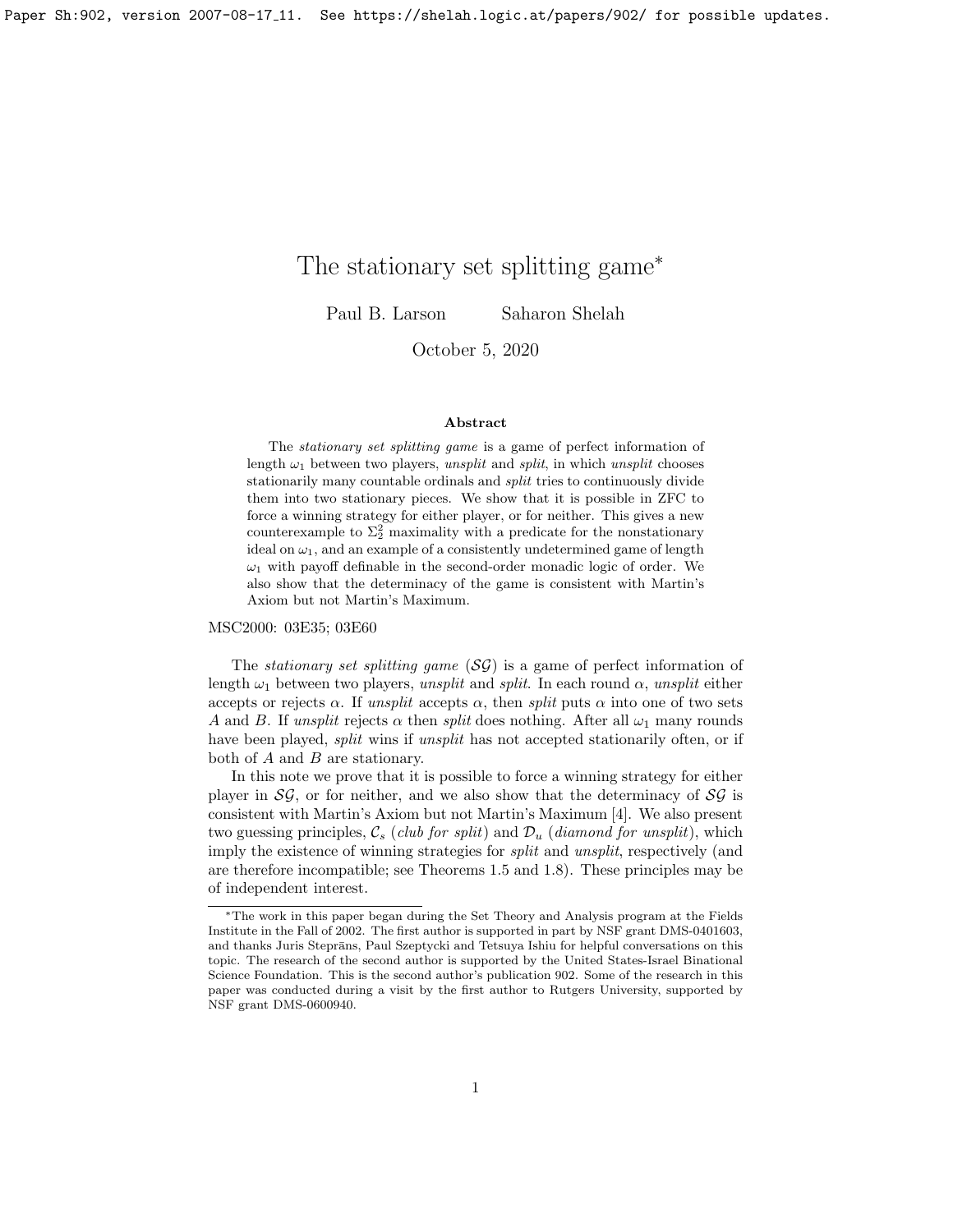Paper Sh:902, version 2007-08-17 11. See https://shelah.logic.at/papers/902/ for possible updates.

## 1 Winning strategies

## 1.1 Strategies for split

A collection X of countable sets is *stationary* if for every function  $F: [\bigcup \mathcal{X}]^{<\omega} \to$  $\bigcup \mathcal{X}$  there is an element of  $\mathcal X$  closed under F. A set  $\mathcal X$  of countable sets is projective stationary [\[2\]](#page-9-1) if for every stationary  $S \subset \omega_1$  the set of  $X \in \mathcal{X}$  with  $X \cap \omega_1 \in S$  is stationary. We note that a partial order P is said to be proper if forcing with P preserves the stationarity (in the sense above) of stationary sets from the ground model (see [\[11\]](#page-10-0)).

The following statement holds in fine structural models such as L. It is a strengthening of the principle (+) used in [\[8\]](#page-9-2). Justin Moore has pointed out to us that his Mapping Reflection Principle  $[9]$  implies the failure of  $(+)$ . We note also that in the statement of  $(+)$ , "projective stationary" can be replaced with "club" without strengthening the statement. We do not know if that is the case for  $C_{+}$ .

**1.1 Definition.** Let  $C$  + be the statement that there exists a projective stationary set X consisting of countable elementary substructures of  $H(\aleph_2)$  such that for all X, Y in X with  $X \cap \omega_1 = Y \cap \omega_1$ , either every for every club  $C \subset \omega_1$  in X there is a club  $D \subset \omega_1$  in Y with  $D \cap X \subset C \cap X$ , or for every for every club  $D \subset \omega_1$  in Y there is a club  $C \subset \omega_1$  in X with  $C \cap X \subset D \cap X$ .

Given a partial run of SG of length  $\alpha$ , we let  $E_{\alpha}$  be the set of  $\beta < \alpha$  accepted by unsplit, and we let  $A_{\alpha}$ ,  $B_{\alpha}$  be the partition of  $E_{\alpha}$  chosen by split.

<span id="page-1-0"></span>**Theorem 1.2.** If  $C+$  holds then split has a winning strategy in SG.

*Proof.* Let X be a set of countable elementary submodels of  $H(\aleph_2)$  witnessing  $\mathcal{C}$ +, and for each  $\alpha < \omega_1$  let  $\mathcal{X}_\alpha$  be the set of  $X \in \mathcal{X}$  with  $X \cap \omega_1 = \alpha$ . Let Z be the set of  $\alpha < \omega_1$  such that  $\mathcal{X}_\alpha$  is nonempty (since X is projective stationary, this set contains a club).

Play for split as follows. In round  $\alpha \in \mathbb{Z}$ , if unsplit accepts  $\alpha$ , let  $\mathcal{Y}_{\alpha}$  be the set of all  $X \in \mathcal{X}_{\alpha}$  such that X contains a stationary subset of  $\omega_1, E_X$ , such that  $E_X \cap \alpha = E_\alpha$ . If  $\mathcal{Y}_\alpha = \emptyset$ , put  $\alpha \in A_{\alpha+1}$ . Otherwise, since every club subset of  $\omega_1$  in every member of  $\mathcal{Y}_\alpha$  intersects  $E_\alpha$ , there cannot be two club subsets of  $\omega_1$  in  $\bigcup \mathcal{Y}_\alpha$ , one disjoint from  $A_\alpha$  and one disjoint from  $B_\alpha$ , since some club subset of  $\omega_1$  in  $\bigcup \mathcal{Y}_\alpha$  would be contained in both of these clubs. If any member of  $\mathcal{Y}_\alpha$  contains a club subset of  $\omega_1$  disjoint from  $A_\alpha$ , then put  $\alpha$  in  $A_{\alpha+1}$ , and if any member of  $\mathcal{Y}_{\alpha}$  contains a club subset of  $\omega_1$  disjoint from  $B_{\alpha}$ , then put  $\alpha$  in  $B_{\alpha+1}$ . If neither case holds, put  $\alpha \in A_{\alpha+1}$ .

Let E be the play by *unsplit* in a run of  $SG$  where *split* has played by this strategy, and let A and B be the corresponding play by *split*. Let C be a club subset of  $\omega_1$  and supposing that E is stationary, fix  $X \in \mathcal{X}$  containing E, A, B and C with  $X \cap \omega_1 \in E \cap C$ . Then if  $A \cap C \cap X \cap \omega_1 = \emptyset$ , then  $X \cap \omega_1 \in A \cap C$ , and if  $B \cap C \cap X \cap \omega_1 = \emptyset$ , then  $X \cap \omega_1 \in B \cap C$ , which shows that C does not witness that *unsplit* won this run of the game.  $\Box$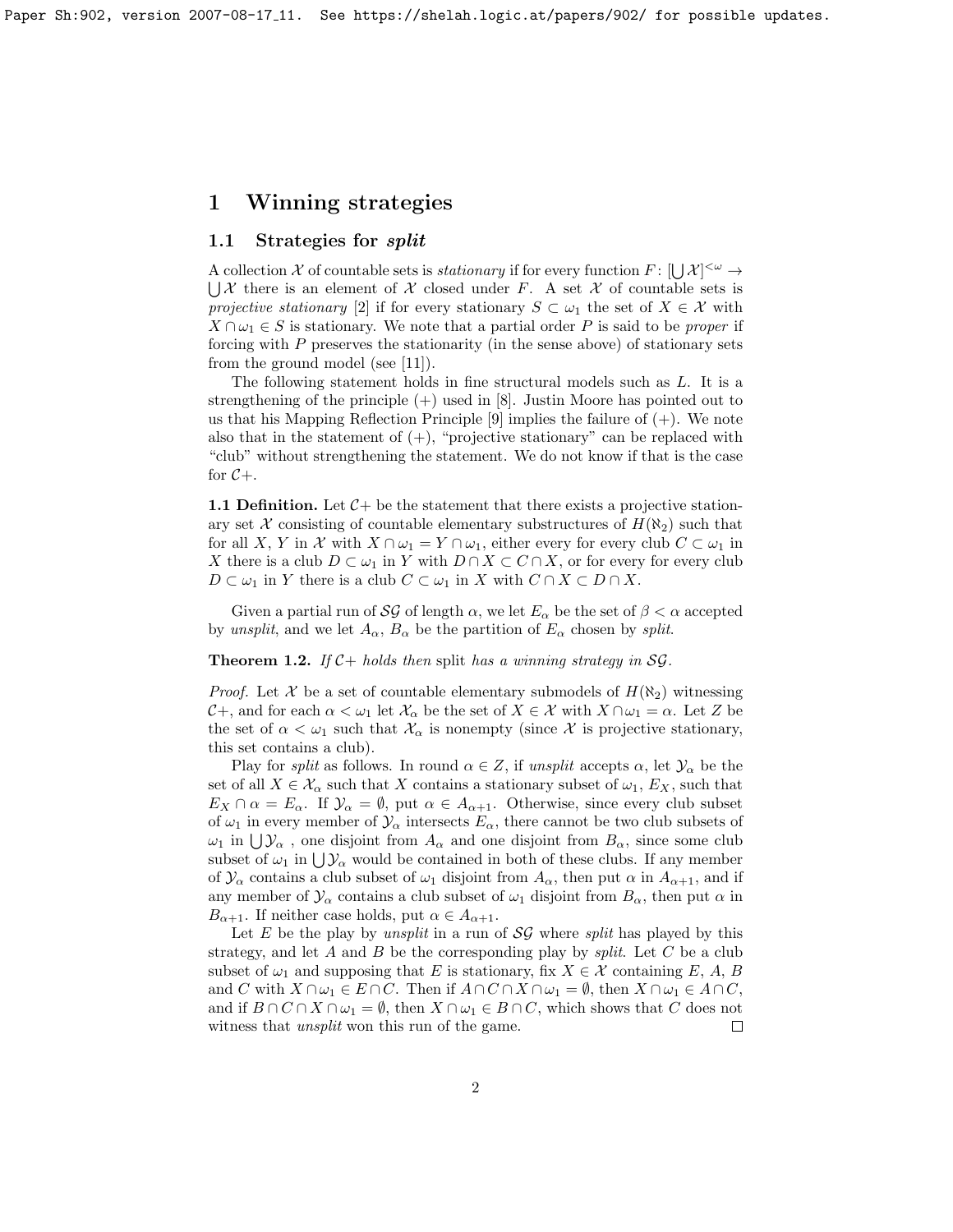The following fact, in conjunction with Theorem [1.2,](#page-1-0) shows that Martin's Axiom is consistent with the existence of a winning strategy for split.

**Theorem 1.3.** The statement  $C+$  is preserved by forcing with c.c.c. partial orders.

*Proof.* Let P be a c.c.c. forcing and let X witness  $C+$ . Let  $\gamma$  be a regular cardinal greater than  $\aleph_2$  and  $2^{|P|}$ . Let  $G \subset P$  be a V-generic filter, and let

$$
\mathcal{X}[G] = \{ X[G] \cap H(\aleph_2)^{V[G]} : X \prec H(\gamma)^V, X \cap H(\aleph_2)^V \in \mathcal{X} \}.
$$

Since every club subset of  $\omega_1$  in  $V[G]$  contains one in V, in order to show that  $\mathcal{X}[G]$  witnesses  $\mathcal{C}$  + in  $V[G]$ , it suffices to show that  $\mathcal{X}[G]$  is projective stationary there. Fix a P-name  $\rho$  for a function from  $[H(\aleph_2)^{V[G]}]^{<\omega}$  to  $H(\aleph_2)^{V[G]}$ . For any countable  $X \prec H(\gamma)$  with  $X \cap H(\aleph_2) \in \mathcal{X}$  and  $\rho \in X$ ,  $X[G] \cap H(\aleph_2)^{V[G]}$  is in  $\mathcal{X}[G]$  and closed under the realization of  $\rho$ . Fix a P-name  $\tau$  for a stationary subset of  $\omega_1$  and a condition  $p \in P$ . Let S be the set of countable ordinals forced to be in  $\tau$  by some condition below p. Then exist a countable  $X \prec H(\gamma)$ with  $X \cap H(\aleph_2) \in \mathcal{X}, X \cap \omega_1 \in S$  and  $\rho \in X$  and a condition q below p forcing that  $X[\dot{G}] \cap \omega_1$  (where  $\dot{G}$  is the name for the generic filter) is in the realization of  $\tau$ . By genericity, then,  $\mathcal{X}[G]$  is projective stationary.  $\Box$ 

We do not know how to force  $C<sub>+</sub>$ , however, and use a different principle to force the existence of a winning strategy for split.

**1.4 Definition.** Let  $\mathcal{C}_s$  be the statement that there exist  $c_\alpha$  ( $\alpha < \omega_1$  limit) such that each  $c_{\alpha}$  is a sequence  $\langle a^{\alpha}_{\beta} : \beta < \gamma_{\alpha} \rangle$  (for some countable  $\gamma_{\alpha}$ ) of cofinal subsets of  $\alpha$  of orderype  $\omega$  and

- for all limit  $\alpha < \omega_1$  and all  $\beta < \beta' < \gamma_\alpha$ ,  $a_{\beta'}^\alpha \setminus a_\beta^\alpha$  is finite;
- for every club  $C \subset \omega_1$  and every stationary  $E \subset \omega_1$  there exists an  $a_{\beta}^{\alpha}$ with  $\alpha \in E$  such that  $a^{\alpha}_{\beta} \setminus C$  is finite and  $a^{\alpha}_{\beta} \cap E$  is infinite.

The principle  $\mathcal{C}_s$  also holds in fine structural models such as L. The winning strategy for *split* given by  $\mathcal{C}_s$  is very similar to the one given by  $\mathcal{C}_+$ .

<span id="page-2-0"></span>**Theorem 1.5.** If  $\mathcal{C}_s$  holds then split has a winning strategy in SG.

*Proof.* Let  $a_{\beta}^{\alpha}$  ( $\alpha < \omega_1$  limit,  $\beta < \gamma_{\alpha}$ ) witness  $\mathcal{C}_s$ . Play for split as follows. In round  $\alpha$ ,  $\alpha$  a limit, if unsplit has accepted  $\alpha$  and if some  $a^{\alpha}_{\beta}$  intersects  $A_{\alpha}$ infinitely and  $B_\alpha$  finitely, then put  $\alpha$  in  $B_{\alpha+1}$ . If some  $a_\beta^\alpha$  intersects  $B_\alpha$  infinitely and  $A_{\alpha}$  finitely, then put  $\alpha$  in  $A_{\alpha+1}$ . Since the  $a_{\beta}^{\alpha}$ 's ( $\beta < \gamma_{\alpha}$ ) are  $\sub$ -decreasing mod finite, both cases cannot occur. If neither case occurs, put  $\alpha$  in  $A_{\alpha+1}$ .

Let E be the play by *unsplit* in a run of  $SG$  where *split* has played by this strategy, and let  $A$  and  $B$  be the corresponding play by *split*. Let  $C$  be a club subset of  $\omega_1$  and supposing that E is stationary, fix  $a_{\beta}^{\alpha}$  with  $\alpha \in E$  such that  $a^{\alpha}_{\beta} \setminus C$  is finite and  $a^{\alpha}_{\beta} \cap E$  is infinite. Then if  $A \cap a^{\alpha}_{\beta}$  is finite, then  $\alpha \in A \cap C$ , and if  $B \cap a_\beta^\alpha$  is finite, then  $\alpha \in B \cap C$ , which shows that C does not witness that unsplit won this run of the game.  $\Box$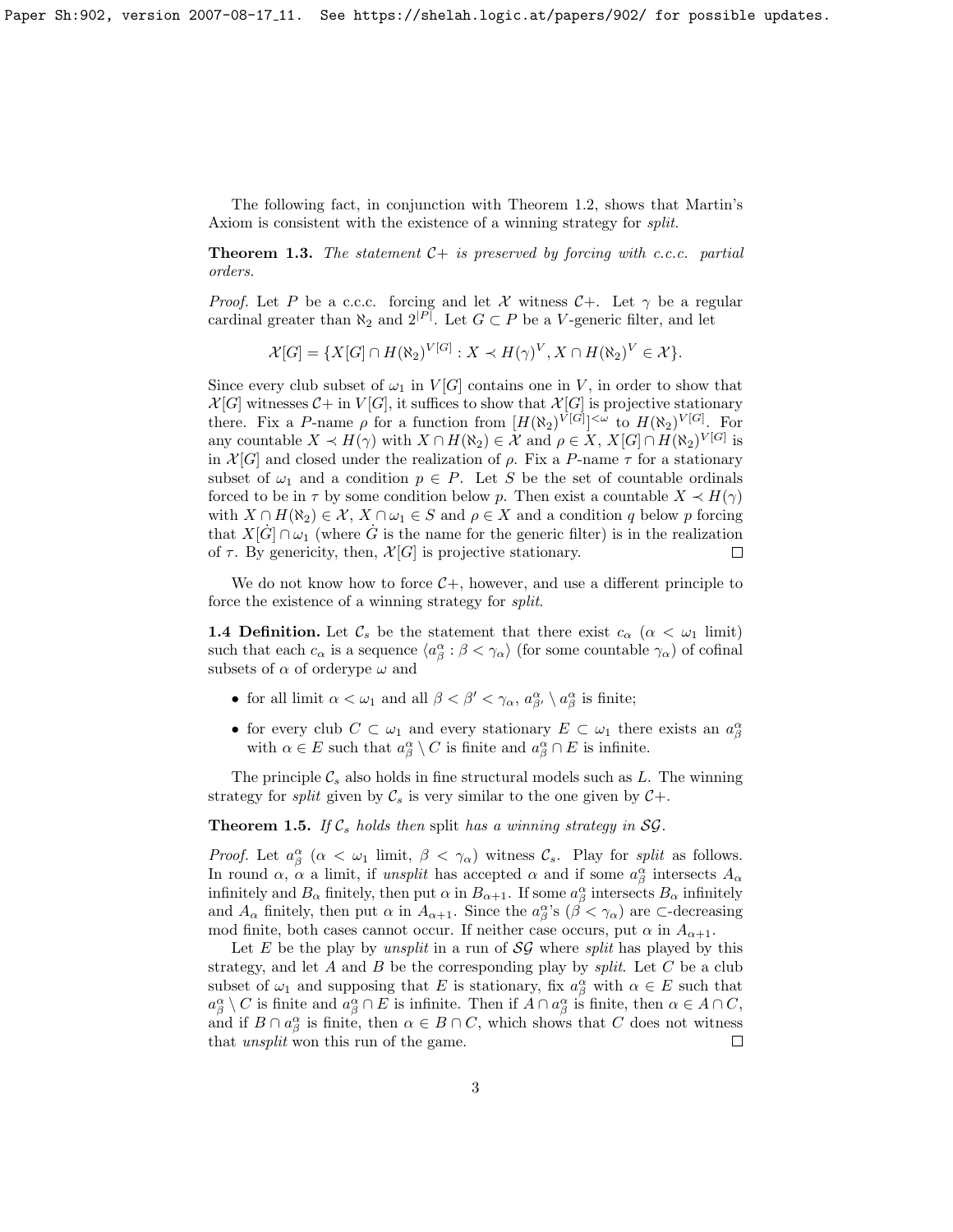A partial order P is said to be *strategically*  $\omega$ -closed if there exists a function  $f: P^{<\omega} \to \mathcal{P}(P)$  such that whenever  $\langle p_i : i \leq n \rangle$  is a finite descending sequence in P,  $f(\langle p_i : i \leq n \rangle)$  is a dense subset below  $p_n$  and, whenever  $\langle p_i : i < \omega \rangle$  is a descending sequence in  $P$  such that for each  $n$  there exists a  $j$  with

$$
p_j \in f(\langle p_i : i \le n \rangle),
$$

the sequence has a lower bound in P. It is easy to see that strategic  $\omega$ -closure is equal to the property that for every countable  $X \prec H((2^{|P|})^+)$  and every  $(X, P)$ -generic filter g contained in X there is a condition in P extending g.

Let us say that a set a captures a pair  $E, C$  if  $a \setminus C$  is finite and  $a \cap E$  is infinite. Given  $A \subset \omega_1$ , let  $\mathbb{C}(A)$  be the partial order which adds a club subset of A by initial segments. We force  $\mathcal{C}_s$  by first adding a potential  $\mathcal{C}_s$ -sequence by initial segments, and then iterating to kill off every counterexample.

We refer the reader to [\[11\]](#page-10-0) for background on countable support iterations of proper forcing.

<span id="page-3-0"></span>**Theorem 1.6.** Suppose that CH and  $2^{\aleph_1} = \aleph_2$  hold. Let  $\overline{P} = \langle P_\eta, Q_\eta : \eta < \omega_2 \rangle$ be a countable support iteration such that  $P_0$  is the partial order consisting of sequences  $\langle c_{\alpha} : \alpha < \delta \, \text{ limit} \rangle$ , for some countable ordinal  $\delta$ , such that each  $c_{\alpha}$  is a sequence  $\langle a_{\beta}^{\alpha} : \beta < \gamma_{\alpha} \rangle$  (for some countable ordinal  $\gamma_{\alpha}$ ) of cofinal subsets of  $\alpha$  of ordertype  $\omega$ , deceasing by mod-finite inclusion (and  $P_0$  is ordered by extension). Suppose that the remainder of  $\overline{P}$  satisfies the following conditions.

- For each nonzero  $\eta < \omega_2$  there is a  $P_n$ -name  $\tau_n$  for a subset of  $\omega_1$  such that if  $(\tau_{\eta})_{G_{\eta}}$  (where  $G_{\eta}$  is the restriction of the generic filter to  $P_{\eta}$ ) is stationary in the  $P_n$  extension and there exists a club  $C \subset \omega_1$  in this extension such that no  $a^{\alpha}_{\beta}$  with  $\alpha \in \tau_{G_{\eta}}$  captures the pair  $\tau_{G_{\eta}}, C$ , then  $Q_{\eta}$ is  $\mathbb{C}(\omega_1 \setminus (\tau_\eta)_{G_\eta})$  (and otherwise,  $Q_\eta$  is  $\mathbb{C}(\omega_1)$ ).
- For every pair E, C of subsets of  $\omega_1$  in any  $P_\eta$ -extension  $(\eta < \omega_2)$ , if E is stationary in this extension and C is club and no  $a^{\alpha}_{\beta}$  with  $\alpha \in E$  captures E, C, then there is a  $\rho \in [\eta, \omega_2)$  such that if E is stationary in the  $P_\rho$ extension, then  $Q_{\rho}$  is  $\mathbb{C}(\omega_1 \setminus E)$ .

Then  $\overline{P}$  is strategically w-closed, and  $\mathcal{C}_s$  holds in the  $\overline{P}$ -extension. Furthermore, in the  $\overline{P}$  extension,  $\Diamond(S)$  holds for every stationary  $S \subset \omega_1$ .

*Proof.* Let X be a countable elementary submodel of  $H((2^{|\bar{P}|})^+)$  with  $\bar{P} \in X$ , let g be an X-generic filter contained in  $\bar{P} \cap X$ . Let  $\gamma_{X \cap \omega_1}$  be the ordertype of  $X \cap \omega_2$ , and for each  $\beta < \gamma_{X \cap \omega_1}$ , let  $\eta_\beta$  be the  $\beta$ th member of  $X \cap \omega_2$ . For each  $\beta < \gamma_{X\cap \omega_1}$ , let  $a_{\beta}^{X\cap \omega_1}$  be a cofinal subset of  $X\cap \omega_1$  of ordertype  $\omega$  such that, letting  $g_n$  denote the restriction of g to  $P_n$ ,

- for all  $\beta' < \beta < \gamma_{X \cap \omega_1}$ ,  $a_{\beta}^{X \cap \omega_1} \setminus a_{\beta'}^{X \cap \omega_1}$  is finite;
- $a_{\beta}^{\alpha}$  is eventually contained in every club subset of  $\omega_1$  in  $X[g_{\eta_{\beta}}]$  and intersects infinitely every stationary subset of  $\omega_1$  in every  $X[g_{\eta_{\beta'}}], \beta' \in$  $[\beta, \gamma_{X\cap \omega_1}).$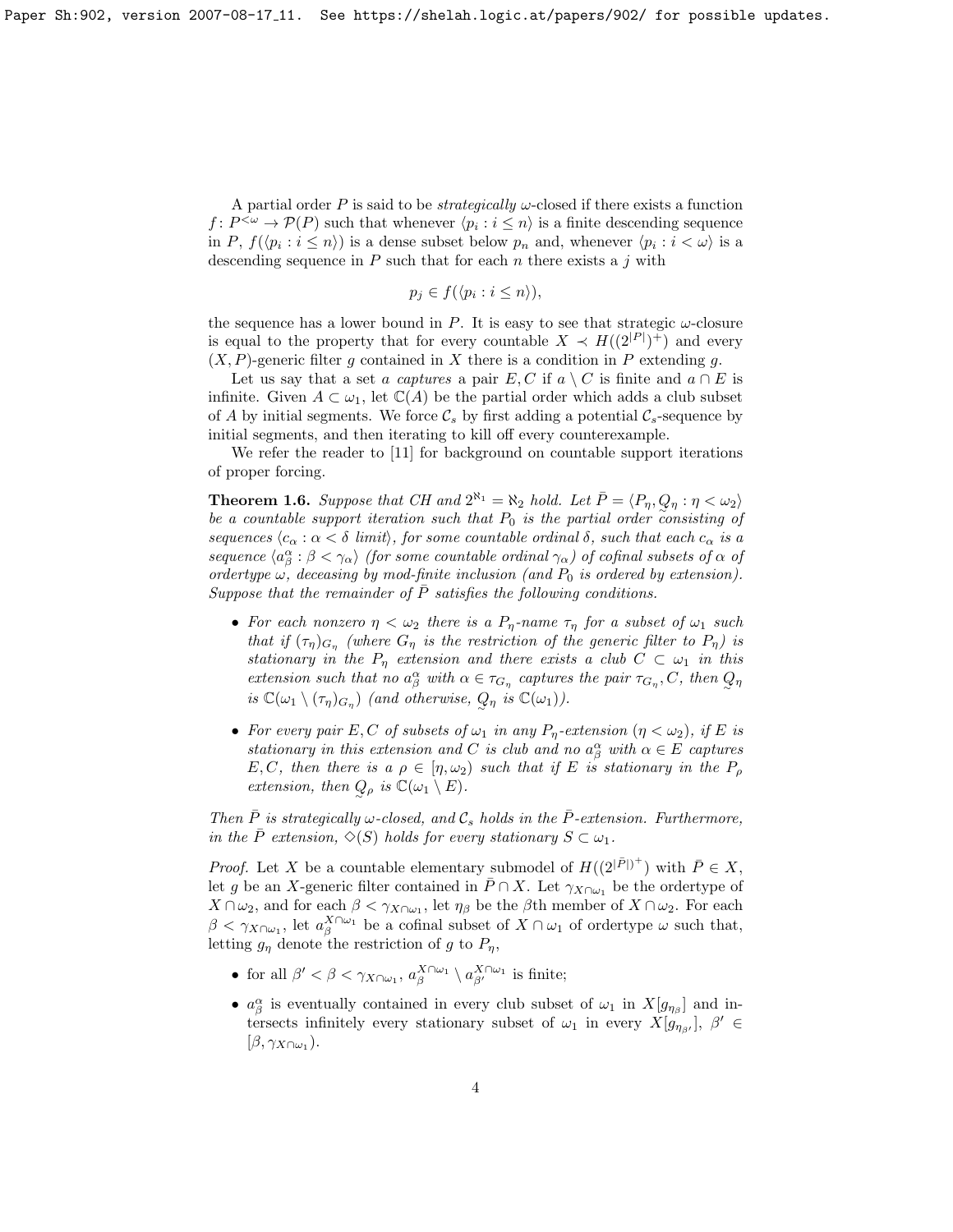It remains to see that we can extend  $g$  to a condition whose first coordinate is given by adding  $c_{X\cap\omega_1} = \langle a_\beta^\alpha : \beta < \gamma_{X\cap\omega_1} \rangle$  to the union of the first coordinates of the elements of g, and whose  $\eta$ th coordinate, for each nonzero  $\eta \in X \cap \omega_2$  is the condition given by the union of  $\{X \cap \omega_1\}$  and the set of realizations of the  $\eta$ th coordinates of the members of g. We do this by induction on  $\eta$ , letting  $g'_{\eta}$ be our extended condition in  $P_n$ .

For each  $\eta \in \omega_2 \cap X$ , there is a  $P_n$ -name  $\sigma \in X$  for a club subset of  $\omega_1$ such that if, in the  $P_{\eta}$ -extension  $(\tau_{\eta})_{G_{\eta}}$  is stationary and there exists a club C such that  $\tau_{G_\eta}, C$  is not captured by any  $a_\beta^\alpha$  with  $\alpha \in (\tau_\eta)_{G_\eta}$ , then  $\sigma_{G_\eta}$  is such a C. However, the realizations of  $\tau_{\eta}$  and  $\sigma$  by g are captured by  $a_{o.t.(\eta \cap \omega_2)}^{X \cap \omega_1}$ , so  $g'_\eta$  forces that  $\tau_{G_\eta}, \sigma_{G_\eta}$  is captured by  $a_{o.t.(\eta \cap \omega_2)}^{X \cap \omega_1}$ . It follows that  $g'_\eta$  forces that either  $Q_{\eta}$  is  $\mathbb{C}(\omega_1)$ , or  $X \cap \omega_1$  is not in  $\tau_{G_{\eta}}$ . In either case, the union of the members of  $g \cap Q_{\eta}$  be can extended to a condition in  $Q_{\eta}$  by adding  $\{X \cap \omega_1\}$ .

To see that  $\Diamond(S)$  holds for every stationary  $S \subset \omega_1$  in the P extension, fix such an S in the  $P_{\alpha}$  extension for some  $\alpha < \omega_2$ . Since  $\overline{P}$  is  $(\omega, \infty)$  distributive, there exists in this extension a set  $\langle e_{\beta}^{\delta} : \delta, \beta < \omega_1 \rangle$  such that for every  $\delta < \omega_1$ and every  $x \subset \delta$  there are uncountably many  $\beta$  such that  $e_{\beta}^{\delta} = x$ . Then, letting  $T \in \mathcal{P}(\omega_1)^{V[G_\alpha]}$  be the set such that the realization of  $Q_\alpha$  is  $\mathbb{C}(T)$ ,  $Q_\alpha$  adds a  $\diamond$  sequence  $\langle b_\delta : \delta \in S \rangle$  defined by letting  $b_\delta$  be  $e_\beta^\delta$ , where the  $\beta$ th element of T above  $\beta$  is the first element of the generic club for  $Q_{\alpha}$  above  $\delta$ . To see that this is a  $\diamond$  sequence, note that since S is stationary in the  $\overline{P}$  extension, there are stationarily many elementary submodels X of any sufficiently large  $H(\theta)^{V[G]}$  in this extension with  $X \cap \omega_1 \in S$ . Then  $X \cap (G/G_\alpha)$  is a  $(X \cap V[G_\alpha], \overline{P}/P_\alpha)$ generic filter which can be extended to a condition in  $\bar{P}/P_\alpha$  by adding  $X \cap \omega_1$  to each coordinate, and extended again to make any element of  $T \setminus ((X \cap \omega_1) + 1)$ the least element of the generic club for  $Q_{\alpha}$  above  $X \cap \omega_1$ . That  $\langle b_{\beta} : \beta \in S \rangle$  is  $a \diamond$  sequence then follows by genericity.  $\Box$ 

Section [2](#page-7-0) shows that proper forcing does not always preserve the existence of a winning strategy for split.

### 1.2 A strategy for unsplit

In this section we show that it is consistent for unsplit to have a winning strategy in  $\mathcal{SG}$ . We do this via the following guessing principle.

**1.7 Definition.** Let  $\mathcal{D}_u$  be the statement that there exists a diamond sequence  $\langle \sigma_\alpha : \alpha < \omega_1 \rangle$  such that for every  $E \subset \omega_1$  there is a club  $C \subset \omega_1$  such that either

$$
\forall \alpha \in C((E \cap \alpha = \sigma_\alpha) \Rightarrow \alpha \in E)
$$

or

$$
\forall \alpha \in C((E \cap \alpha = \sigma_\alpha) \Rightarrow \alpha \notin E).
$$

<span id="page-4-0"></span>**Theorem 1.8.** If  $\mathcal{D}_u$  holds then unsplit has a winning strategy in SG.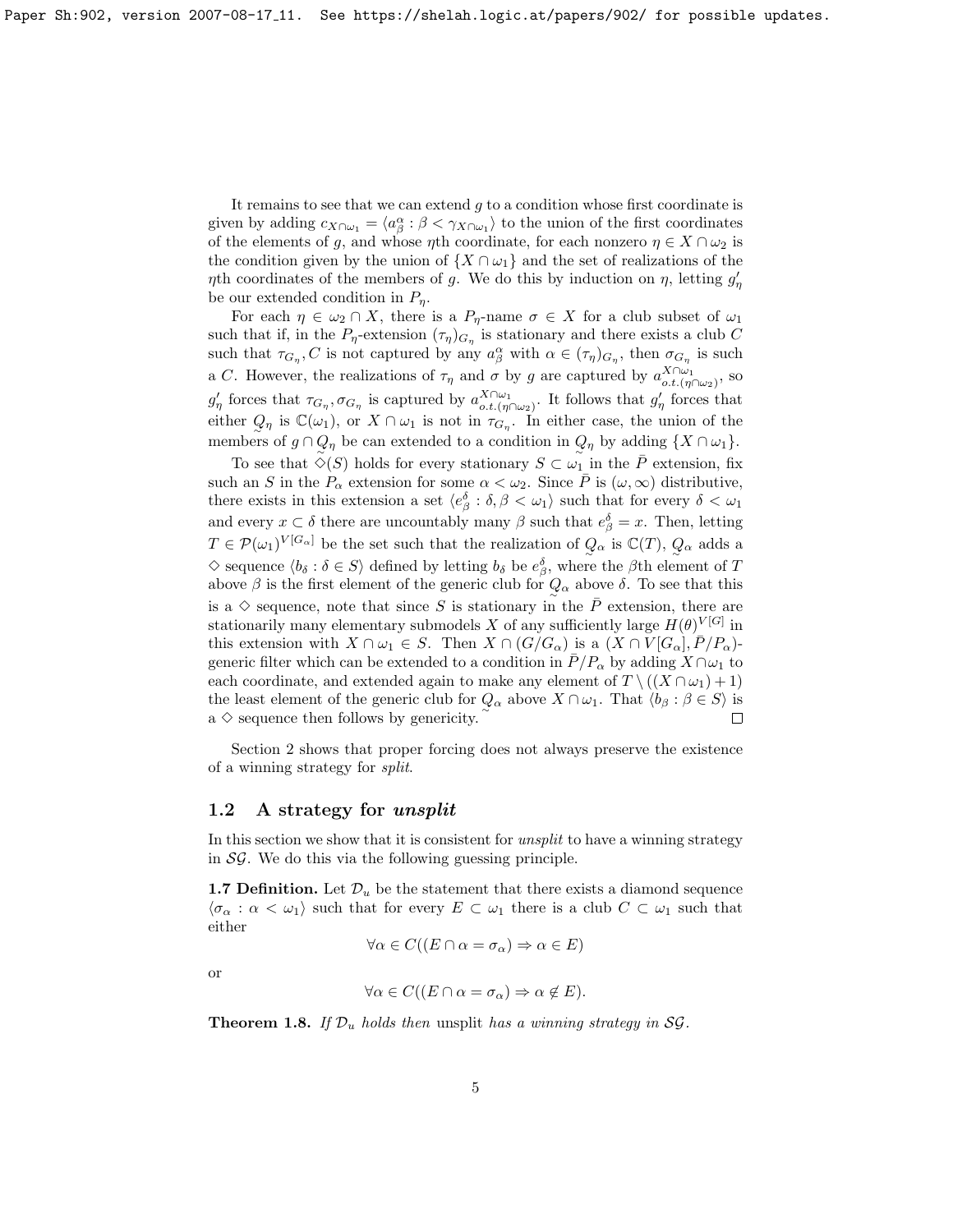*Proof.* Let  $\langle \sigma_\alpha : \alpha < \omega_1 \rangle$  witness  $\mathcal{D}_u$ . Play for unsplit by accepting  $\alpha$  if and only if  $\sigma_{\alpha} = A_{\alpha}$ . At the end of the game, the set of  $\alpha$  such that  $\sigma_{\alpha} = A_{\alpha}$  is stationary, and there is a club C such that either for all  $\alpha$  in C, if  $\sigma_{\alpha} = A_{\alpha}$ , then  $\alpha$  is in A, or for all  $\alpha$  in C, if  $\sigma_{\alpha} = A_{\alpha}$ , then  $\alpha$  is in B. In either case, split has lost.

Our iteration to force  $\mathcal{D}_u$  employs the same strategy as the iteration for  $\mathcal{C}_s$ . We first force to add a  $\Diamond$ -sequence  $\langle \sigma_\alpha : \alpha < \omega_1 \rangle$  by initial segments, and we then iterate to make this sequence witness  $\mathcal{D}_u$ , iteratively forcing a club through the set of  $\alpha < \omega_1$  such that  $\sigma_\alpha \neq E \cap \alpha$  or  $\alpha \in E$  for each  $E \subset \omega_1$  such that the sets  $\{\alpha \in E \mid \sigma_{\alpha} = E \cap \alpha\}$  and  $\{\alpha \in \omega_1 \setminus E \mid \sigma_{\alpha} = E \cap \alpha\}$  are both stationary.

More specifically, we have the following. Given a sequence  $\Sigma = \langle \sigma_\alpha : \alpha < \omega_1 \rangle$ such that each  $\sigma_{\alpha}$  is a subset of  $\alpha$ , and given  $E \subset \omega_1$ , let  $A(\Sigma, E)$  be the set of  $\alpha \in E$  such that  $\sigma_{\alpha} = E \cap \alpha$ , and let  $B(\Sigma, E)$  be the set of  $\alpha \in \omega_1 \setminus E$  such that  $\sigma_{\alpha} = E \cap \alpha$ .

<span id="page-5-0"></span>**Theorem 1.9.** Suppose that  $CH + 2^{\aleph_1} = \aleph_2$  holds, and let  $\overline{P}$  be a countable support iteration  $\langle P_\alpha, Q_\alpha : \alpha < \omega_2 \rangle$  such that  $P_0$  is the partial order consisting of sequences  $\langle \sigma_\beta : \beta < \gamma \rangle$ , for some countable ordinal  $\gamma$ , such that each  $\sigma_\beta$  is a subset of  $\beta$ , ordered by extension. Let  $\Sigma$  be the sequence added by  $P_0$  and suppose that the remainder of  $\overline{P}$  satisfies the following conditions.

- Each  $Q_{\alpha}$  is either  $\mathbb{C}(\omega_1)$  or  $\mathbb{C}(\omega_1 \setminus B(\Sigma, E))$  for some  $E \subset \omega_1$  such that  $A(\Sigma, E)$  and  $B(\Sigma, E)$  are both stationary.
- For every  $E \subset \omega_1$  in any  $P_\alpha$ -extension  $(\alpha < \omega_2)$  there is  $a \gamma \in [\alpha, \omega_2)$ such that if  $A(\Sigma, E)$  and  $B(\Sigma, E)$  are both stationary in the  $P_{\gamma}$  extension, then  $Q_{\gamma}$  is  $\mathbb{C}(\omega_1 \setminus B(\Sigma, E)).$

Then  $\overline{P}$  is strategically w-closed, and in the  $\overline{P}$ -extension,  $\mathcal{D}_u$  holds. Furthermore, in the P extension,  $\Diamond(S)$  holds for every stationary  $S \subset \omega_1$ .

*Proof.* The iteration  $\overline{P}$  is clearly strategically  $\omega$ -closed, since for any countable  $X \prec H((2^{|{\bar{P}}|})^+)$  and any  $(X, {\bar{P}})$ -generic filter g contained in X, one can extend g to a condition by making  $\sigma_{X\cap\omega_1}$  unequal to the realization by g of any name in X for a subset of  $\omega_1$ , and adding  $X \cap \omega_1$  to all the clubs being added by the  $Q_{\alpha}$ 's,  $\alpha \in X \cap \omega_2$ . It is clear also that in the  $\overline{P}$ -extension there is no  $E \subset \omega_1$ such that  $A(\Sigma, E)$  and  $B(\Sigma, E)$  are both stationary.

To see that at least one of  $A(\Sigma, E)$  and  $B(\Sigma, E)$  is stationary for each  $E \subset \omega_1$ , we first note the following.

**Claim** 1. Suppose that  $E \subset \omega_1$  is a member of the  $P_\alpha$  extension, for some  $\alpha < \omega_2$ , and  $A(\Sigma, E)$  is stationary in this extension. Then  $A(\Sigma, E)$  remains stationary in the  $\bar{P}$  extension.

Note that  $A(\Sigma, E)$  has countable intersection with  $B(\Sigma, F)$ , for every  $F \subset$  $\omega_1$ . Fix  $X \prec H(((2^{|\bar{P}|})^+)^V)^{V[G_\alpha]}$  (where  $G_\alpha$  is the restriction of the generic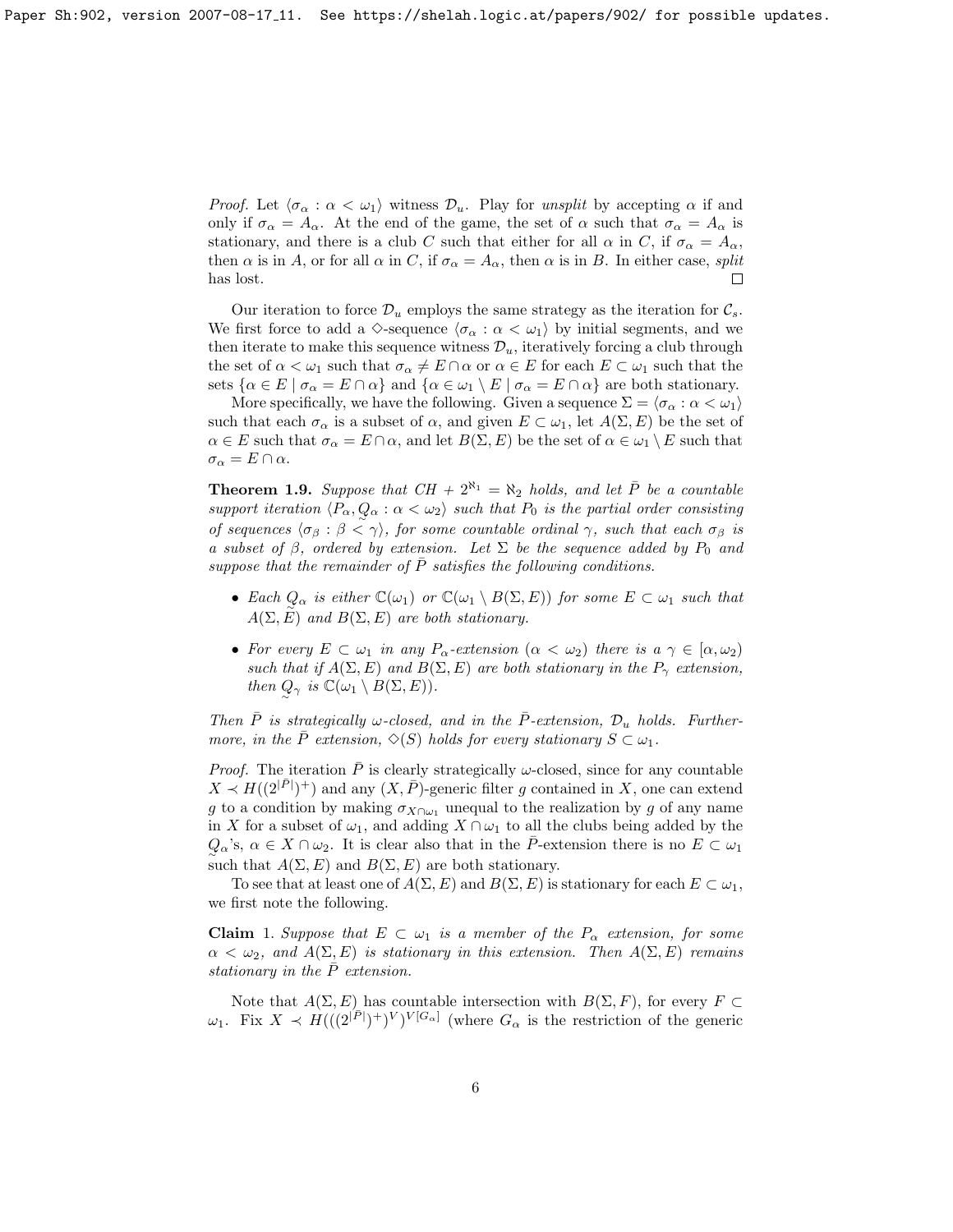filter G to  $P_{\alpha}$ ) with  $X \cap \omega_1 \in A(\Sigma, E)$  and  $A(\Sigma, E) \in X$ . Then any  $(X, \bar{P}/P_{\alpha})$ generic filter contained in X can be extended to a condition by adding  $X \cap \omega_1$ to the clubs being added at every stage of  $\overline{P}$  after the first.

Similar reasoning shows the following two facts, which complete the proof that  $\Sigma$  witnesses  $\mathcal{D}_u$  in the P extension.

Claim 2. Suppose that  $E \subset \omega_1$  is a member of the  $P_\alpha$  extension, for some  $\alpha < \omega_2$ , and not a member of the  $P_\gamma$  extension, for any  $\gamma < \alpha$ . Then  $A(\Sigma, E) \cup$  $B(\Sigma, E)$  is stationary in the  $P_{\alpha}$  extension.

To see Claim 2, let  $\tau$  be a  $P_{\alpha}$ -name for a subset of  $\omega_1$  which is forced to be unequal to any such subset in any  $P_{\gamma}$  extension, for any  $\gamma < \alpha$ . Fix  $X \prec H(((2^{|\bar{P}|})^+))^V$  with  $\tau \in X$ . Let g be an  $(X, P_\alpha)$ -generic filter, and note that the realization of  $\tau$  (X  $\cap$   $\omega$ <sub>1</sub>) by g is different from the realizations of  $\rho$ [ $(X \cap \omega_1)$  by g for any  $P_\gamma$ -name  $\rho \in X$  for a subset of  $\omega_1$ , for any  $\gamma \in X \cap \alpha$ . It follows that adding the realization of  $\tau$  ( $X \cap \omega_1$ ) by g to the union of the first coordinate projection of g gives a condition in  $P_0$  forcing that  $X \cap \omega_1$  is not in any  $\Sigma(B, \rho_{G_\gamma})$ , for any for any  $P_\gamma$ -name  $\rho \in X$  for a subset of  $\omega_1$ , for any  $\gamma \in X \cap \alpha$ . Therefore, we can add  $X \cap \omega_1$  to the clubs being added in every other stage of  $\overline{P}$  in  $X \cap \alpha$ , and get a condition extending every condition in g.

**Claim** 3. Suppose that  $E \subset \omega_1$  is a member of the  $P_\alpha$  extension, for some  $\alpha < \omega_2$ , and  $A(\Sigma, E)$  is nonstationary in this extension. Then  $B(\Sigma, E)$  remains stationary in the  $\bar{P}$  extension.

This is similar to the previous claims, noting that every subsequent stage of  $P$  forces a club though the complement of a set with countable intersection with  $B(\Sigma, E)$ .

The proof that  $\Diamond(S)$  holds for every stationary  $S \subset \omega_1$  in the  $\overline{P}$  extension is (literally) the same as in the proof of Theorem [1.6.](#page-3-0)  $\Box$ 

Note that that the iterations  $\overline{P}$  in Theorems [1.6](#page-3-0) and [1.9](#page-5-0) are strategically  $\omega\text{-closed}.$ 

#### **1.3**  $_2^2$  maximality

The statements that *split* and *unsplit* have winning strategies in  $\mathcal{SG}$  are each  $\Sigma_2^2$ in a predicate for  $NS_{\omega_1}$ , and they are obviously not consistent with each other. Woodin (see [\[6\]](#page-9-4)) has shown that if there is a proper class of measurable Woodin cardinals, then there exists in a forcing extension a transitive class model of ZFC satisfying all  $\Sigma_2^2$  sentences  $\phi$  such that  $\phi + \text{CH}$  can be forced over the ground model. The results here show that this result cannot be extended to include a predicate for  $NS_{\omega_1}$ . This was known already, in that  $\diamond^*$  (in the sense of [\[7\]](#page-9-5)) and "the restriction of  $NS_{\omega_1}$  to some stationary set is  $\aleph_1$  dense" were both known to be consistent with  $\Diamond$  (the second of these is due to Woodin, uses large cardinals and is unpublished, though a related proof, also due to Woodin, appears in [\[3\]](#page-9-6)). Our example is simpler and doesn't use large cardinals; it also gives (we believe, for the first time) a counterexample consisting of two sentences each consistent with " $\Diamond$ (S) holds for every stationary set  $S \subset \omega_1$ ."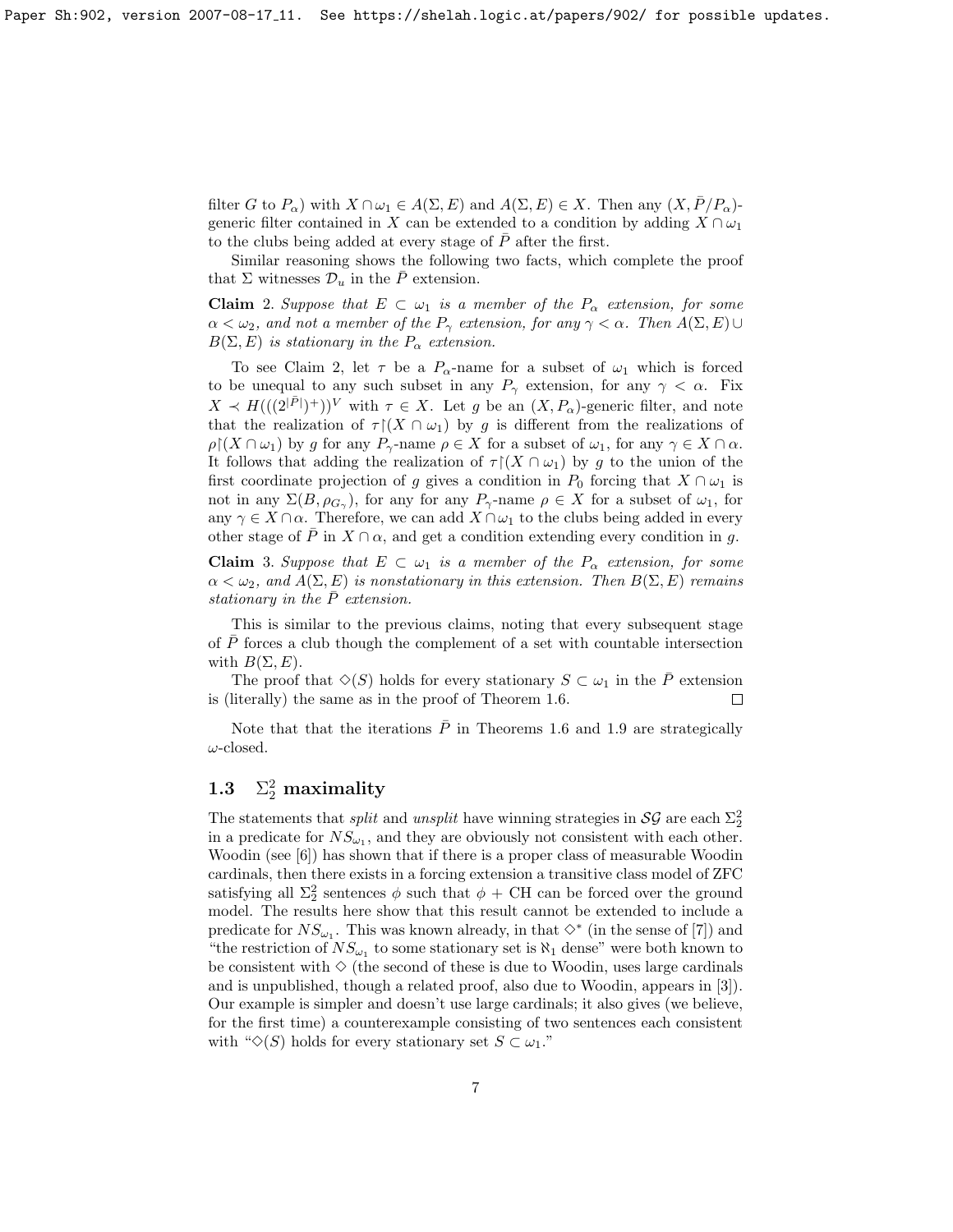Paper Sh:902, version 2007-08-17 11. See https://shelah.logic.at/papers/902/ for possible updates.

## 1.4 A determined variation

There are many natural variations of  $S\mathcal{G}$ . We show that one such variation is determined.

**Theorem 1.10.** Let G be the following game of length  $\omega_1$ . In round  $\alpha$ , player I puts  $\alpha$  into one of two sets  $E_0$  and  $E_1$ , and player II puts  $\alpha$  into one of two sets  $A_0$  and  $A_1$ . After all  $\omega_1$  rounds have been played, II wins if one of the following pairs of set are both stationary.

- $E_0 \cap A_0$  and  $E_0 \cap A_1$
- $E_1 \cap A_0$  and  $E_1 \cap A_1$

Then II has a winning strategy in  $\mathcal{G}$ .

*Proof.* Let  $B_{00}$ ,  $B_{01}$ ,  $B_{10}$  and  $B_{11}$  be pairwise disjoint stationary subsets of  $ω_1$ . In round α, if α is in  $B_{ij}$ , let II put α in  $A_i$  if I put α in  $E_0$  and in  $A_i$  otherwise. Then after all  $\omega_1$  many rounds have been played, suppose that  $A_i \cap E_0$  is nonstationary. Then  $B_{i0}$  and  $B_{i1}$  are both contained in  $E_1$  modulo  $NS_{\omega_1}$ , which means that  $E_1 \cap A_0$  and  $E_1 \cap A_1$  are both stationary. Similarly, if  $A_i \cap E_1$  is nonstationary then  $B_{0i}$  and  $B_{1i}$  are both contained in  $E_0$  modulo  $NS_{\omega_1}$ , which means that  $E_0 \cap A_0$  and  $E_0 \cap A_1$  are both stationary.  $\Box$ 

## <span id="page-7-0"></span>2 Indeterminacy from forcing axioms

The axiom PFA<sup>+2</sup> says that whenever P is a proper partial order,  $D_{\alpha}$  ( $\alpha < \omega_1$ ) are dense subsets of P and  $\sigma_1$ ,  $\sigma_2$  are P-names for stationary subsets of  $\omega_1$ , there is a filter  $G \subset P$  such that  $G \cap D_\alpha \neq \emptyset$  for each  $\alpha < \omega_1$ , and such that  $\{\alpha < \omega_1 \mid \exists p \in G \ p \Vdash \check{\alpha} \in \sigma_i\}$  is stationary for each  $i \in \{1, 2\}$ . Theorems [1.6](#page-3-0) and [1.9](#page-5-0) together show that  $PFA^{+2}$  implies the indeterminacy of  $SG$ . Furthermore, a straightforward argument shows that the following statement implies the nonexistence of a winning strategy for unsplit in  $\mathcal{SG}$ , where  $Add(1, \omega_1)$  is the partial order that adds a subset of  $\omega_1$  by initial segments : for any pair  $\sigma_1$ ,  $\sigma_2$  of  $Add(1,\omega_1)$ -names for stationary subsets of  $\omega_1$ , there is a filter  $G \subset Add(1,\omega_1)$ realizing both  $\sigma_1$  and  $\sigma_2$  as stationary sets. This statement is trivially subsumed by  $PFA^{+2}$ , but also holds in the collapse of a sufficiently large cardinal to be  $\omega_2$ , and thus is consistent with CH.

The axiom Martin's Maximum  $[4]$  says that whenever P is a partial order such that forcing with P preserves stationary subsets of  $\omega_1$  and  $D_\alpha$  ( $\alpha < \omega_1$ ) are dense subsets of P, there is a filter  $G \subset P$  such that  $G \cap D_{\alpha} \neq \emptyset$  for each  $\alpha < \omega_1$ .

<span id="page-7-1"></span>Theorem 2.1. Martin's Maximum implies that SG is undetermined.

*Proof.* Fix a strategy  $\Sigma$  for unsplit in  $\mathcal{SG}$ , and let E, A, and B be the result of a generic run of  $\mathcal{SG}$  where unsplit plays by  $\Sigma$  (the partial order consists of countable partial plays where unsplit plays by  $\Sigma$ , ordered by extension). If the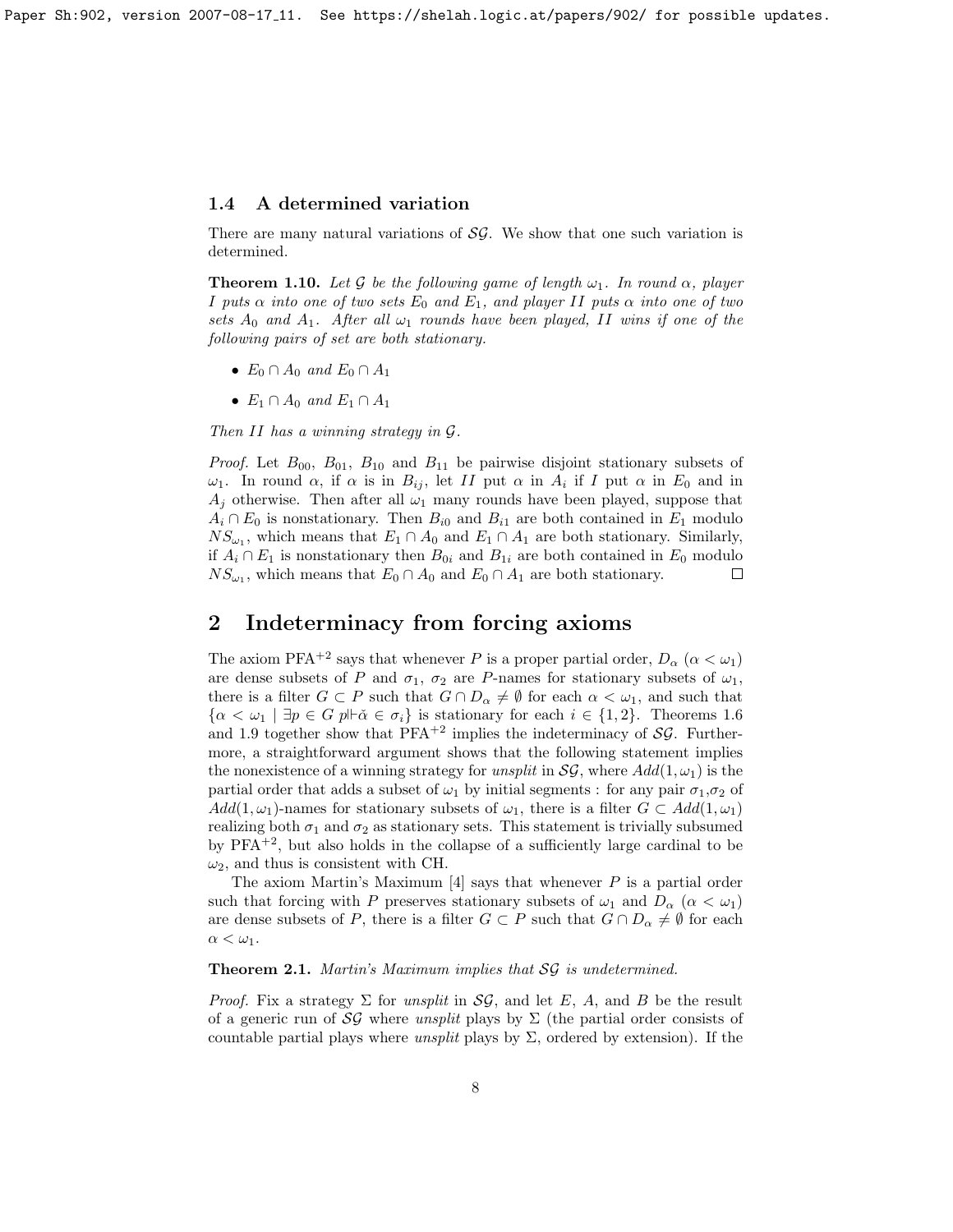complement of E has stationary intersection with every stationary subset of  $\omega_1$  in the ground model, one can force to kill the stationarity of E in such a way that the induced two step forcing preserves stationary subsets of  $\omega_1$  and produces a run of SG where unsplit plays by  $\Sigma$  and loses. If the complement of E does not have stationary intersection with some stationary  $F \subset \omega_1$  in the ground model, then there is a partial run of the game  $p$  and a name  $\tau$  for a club such that p forces that E will contain  $F \cap \tau_G$ . Then there exists in the ground model a run of  $\mathcal{SG}$  extending p in which unsplit plays by  $\Sigma$  and loses: split picks a pair of disjoint stationary subsets  $F_0$ ,  $F_1$  of F, and plays so that

- for every  $\alpha < \omega_1$ , some initial segment of the play forces some ordinal greater than  $\alpha$  to be in  $\tau$ ,
- whenever unsplit accepts  $\alpha \in F$ , split puts  $\alpha$  in A if  $\alpha \in F_0$  and puts  $\alpha \in B$  if  $\alpha \in F_1$ .

Now fix a strategy  $\Sigma$  for *split* in  $\mathcal{SG}$ , and generically add a regressive function f on  $\omega_1$  by initial segments. Let  $E^{\alpha} = f^{-1}(\alpha)$  and let  $A^{\alpha}, B^{\alpha}$  be the responses given by Σ to a play of  $E^{\alpha}$  by unsplit. Note that each  $E^{\alpha}$  will be stationary.

Suppose that there exist an  $\alpha < \omega_1$  and stationary sets S, T in the ground model such that  $(S \cap E^{\alpha}) \setminus A^{\alpha}$  and  $(T \cap E^{\alpha}) \setminus B^{\alpha}$  are both nonstationary. Then there is a condition  $p$  in our forcing (i.e., a regressive function on some countable ordinal) such that p forces that  $(S \cap E^{\alpha}) \subset A^{\alpha}$  and  $(T \cap E^{\alpha}) \subset B^{\alpha}$ , modulo nonstationarity (and so in particular S and T have nonstationary intersection). Let  $\tau$  be a name for a club disjoint from  $(S \cap E^{\alpha}) \setminus A^{\alpha}$  and  $(T \cap E^{\alpha}) \setminus B^{\alpha}$ . Extend p to a filter f (identified with the corresponding function) realizing  $\tau$ as a club subset of  $\omega_1$ , at successor stages extending to add a new element to the realization of  $\tau$ , and at limit stages (when for some  $\beta < \omega$ ,  $f[\beta]$  has been decided and  $f(\beta)$  has not, and  $\beta$  is forced by  $f\upharpoonright\beta$  to be a limit member of the realization of  $\tau$ ) extending so that  $f(\beta) = \alpha$  if and only if  $\beta \in S$ . Then the run of SG corresponding to  $f^{-1}(\alpha)$  is winning for unsplit, since the corresponding set  $B^{\alpha}$  is nonstationary.

If there exist no such  $\alpha$ , S, T, there is a function h on  $\omega_1$  such that each  $h(\alpha) \in \{A^{\alpha}, B^{\alpha}\}\$ and the forcing to shoot a club through the set of  $\beta$  such that  $f(\beta) = \alpha \Rightarrow \beta \in h(\alpha)$  preserves stationary subsets of the ground model. Then Martin's Maximum applied to the corresponding two step forcing produces a run of SG (the run for any  $f^{-1}(\alpha)$  which is stationary) where split plays by  $\Sigma$ and loses.  $\Box$ 

Theorem [2.1](#page-7-1) leads to the following question.

**2.2 Question.** Does the Proper Forcing Axiom imply that  $\mathcal{SG}$  is not determined?

The following question is also interesting. The consistency of the  $\aleph_1$ -density of  $NS_{\omega_1}$  (relative to the consistency of  $AD^{\tilde{L}(\mathbb{R})}$ ) is shown in [\[13\]](#page-10-1).

**2.3 Question.** Does the  $\aleph_1$ -density of  $NS_{\omega_1}$  decide the determinacy of  $SG$ ?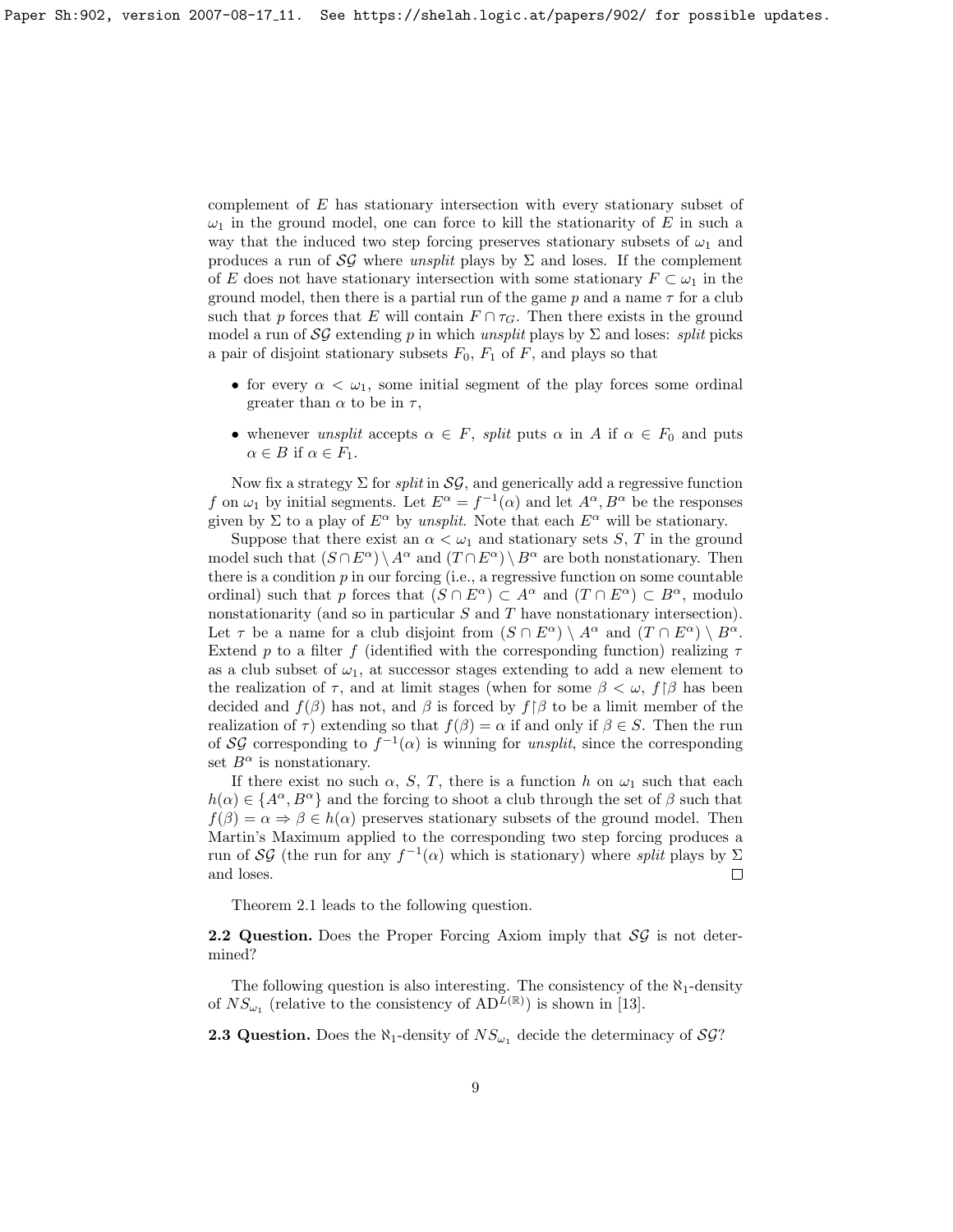## 3 MLO games

The second-order Monadic Logic of Order (MLO) is an extension of first-order logic with logical constants =,  $\in$  and  $\subset$  and a binary symbol  $\lt$  as the only non-logical constant, allowing quantification over subsets of the domain. Every ordinal is a model for MLO, interpreting  $\lt$  as  $\in$ .

Given an ordinal  $\alpha$ , an MLO game of length  $\alpha$  is determined by an MLO formula  $\phi$  with two free variables for subsets of the domain. In such a game, two players each build a subset of  $\alpha$ , and the winner is determined by whether these two sets satisfy the formula in  $\alpha$ .

Büchi and Landweber [\[1\]](#page-9-7) proved the determinacy of all MLO games of length  $\omega$ . Recently, Shomrat [\[12\]](#page-10-2) extended this result to games of length less than  $\omega^{\omega}$ , and Rabinovich [\[10\]](#page-9-8) extended it further to all MLO games of countable length. The stationary set splitting game is an example of an MLO game of length  $\omega_1$ whose determinacy is independent of ZFC.

We thank Assaf Rinot for pointing out to us the connection between  $\mathcal{SG}$  and MLO games.

## References

- <span id="page-9-7"></span>[1] J.R. Büchi, L.H. Landweber, Solving sequential conditions by finite-state strategies, Trans. Am. Math. Soc. 138 (Apr. 1969), 295-311
- <span id="page-9-1"></span>[2] Q. Feng, T. Jech, Projective stationary sets and a strong reflection principle, J. London Math. Soc. 58 (1998), 271-283
- <span id="page-9-6"></span>[3] M. Foreman, Ideals and generic elementary embeddings, Handbook of Set Theory, Foreman, Kanamori eds., to appear
- <span id="page-9-0"></span>[4] M. Foreman, M. Magidor, S. Shelah, Martin's Maximum. saturated ideals, and non-regular ultrafilters. Part I, Annals of Mathematics, 127 (1988), 1-47
- [5] T. Jech, Set Theory, The third millennium edition, revised and expanded. Springer Monographs in Mathematics. Springer-Verlag, Berlin, 2003
- <span id="page-9-4"></span>[6] R. Ketchersid, P. Larson, J. Zapletal,  $\Sigma_2^2$ -maximality, homogeneity and the stationary tower, preprint
- <span id="page-9-5"></span>[7] K. Kunen, Set Theory, North-Holland, 1980
- <span id="page-9-2"></span>[8] P. Larson, *The canonical function game*, Archive Math. Logic 44 (2005),  $\#$ 7, 817-827
- <span id="page-9-3"></span>[9] J. Moore, *Set Mapping Reflection*, J. Math. Logic 5 (2005),  $\#$  1, 87-98
- <span id="page-9-8"></span>[10] A. Rabinovich, The Church problem for countable ordinals, preprint, 2007